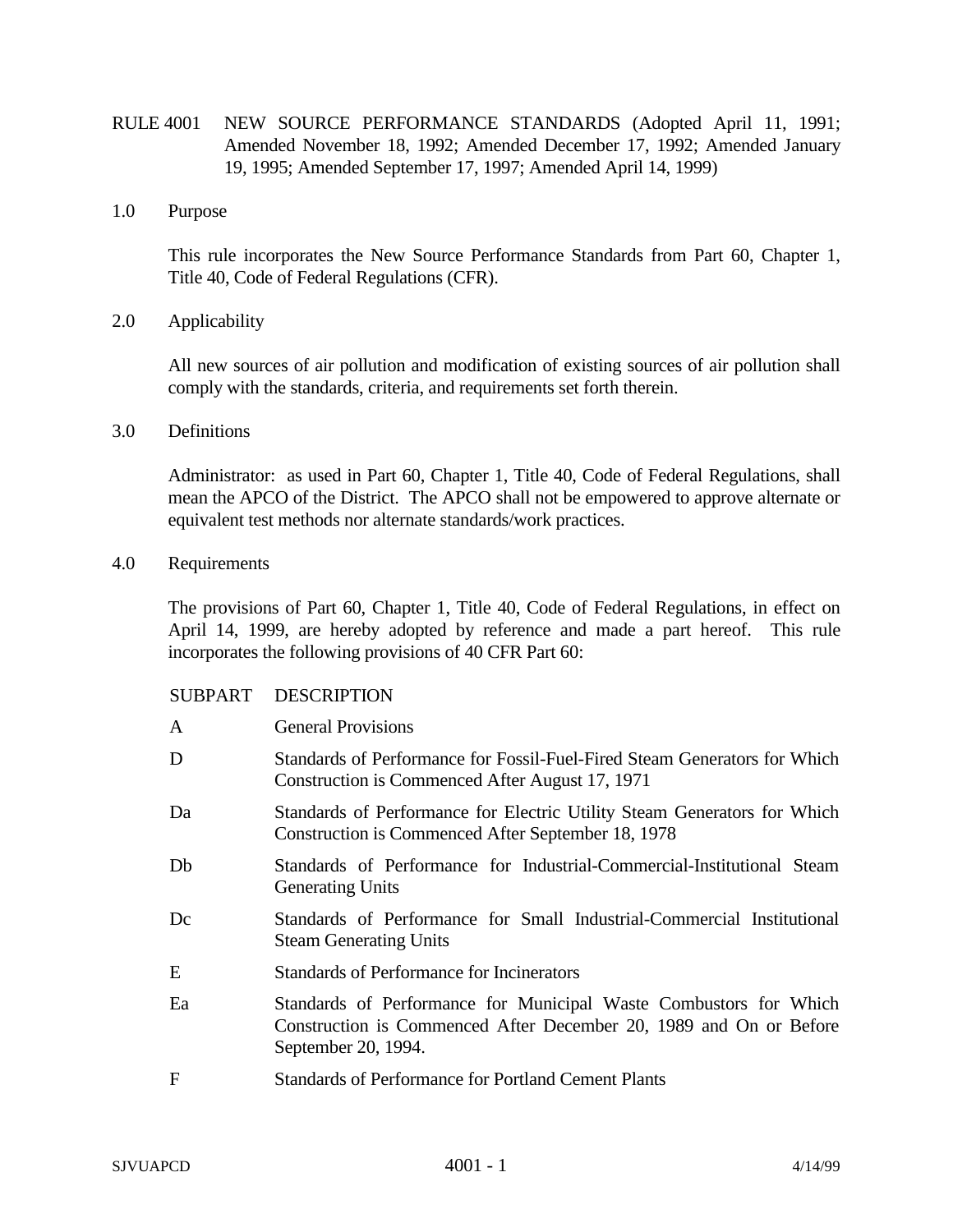| G  | <b>Standards of Performance for Nitric Acid Plants</b>                                                                                                                                                        |
|----|---------------------------------------------------------------------------------------------------------------------------------------------------------------------------------------------------------------|
| H  | <b>Standards of Performance for Sulfuric Acid Plants</b>                                                                                                                                                      |
| I  | Standards of Performance for Hot Mix Asphalt Facilities                                                                                                                                                       |
| J  | Standards of Performance for Petroleum Refineries                                                                                                                                                             |
| K  | Standards of Performance for Storage Vessels for Petroleum Liquids<br>Constructed, Reconstructed, or Modified after June 11, 1973 and Prior to<br>May 19, 1978                                                |
| Ka | Standards of Performance for Storage Vessels for Petroleum Liquids for<br>which Construction, Reconstruction, or Modification Commenced After May<br>18, 1978, and Prior to July 23, 1984                     |
| Kb | Standards of Performance for Volatile Organic Liquid Storage Vessels<br>(Including Petroleum Liquid Storage Vessels) for Which Construction,<br>Reconstruction, or Modification Commenced After July 23, 1984 |
| L  | <b>Standards of Performance for Secondary Lead Smelters</b>                                                                                                                                                   |
| М  | Standards of Performance for Secondary Brass and Bronze Production Plants                                                                                                                                     |
| N  | Standards of Performance for Primary Emissions from Basic Oxygen Process<br>Furnaces for Which Construction is Commenced After June 11, 1973                                                                  |
| Na | Standards of Performance for Secondary Emissions from Basic Oxygen<br>Process Steel-making Facilities for Which Construction is Commenced After<br>January 20, 1983                                           |
| 0  | <b>Standards of Performance for Sewage Treatment Plants</b>                                                                                                                                                   |
| P  | <b>Standards of Performance for Primary Copper Smelters</b>                                                                                                                                                   |
| Q  | Standards of Performance for Primary Zinc Smelters                                                                                                                                                            |
| R  | <b>Standards of Performance for Primary Lead Smelters</b>                                                                                                                                                     |
| S  | Standards of Performance for Primary Aluminum Reduction Plants                                                                                                                                                |
| T  | Standards of Performance for the Phosphate Fertilizer Industry: Wet-Process<br>Phosphoric Acid Plants                                                                                                         |
| U  | Standards of Performance for the Phosphate Fertilizer Industry:<br>Superphosphoric Acid Plants                                                                                                                |
| V  | Standards of Performance for the Phosphate Fertilizer Industry:<br>Diammonium Phosphate Plants                                                                                                                |
| W  | Standards of Performance for the Phosphate Fertilizer Industry:<br>Triple<br>Superphosphate Plants                                                                                                            |
| X  | Standards of Performance for the Phosphate Fertilizer Industry: Granular<br><b>Triple Superphosphate Storage Facilities</b>                                                                                   |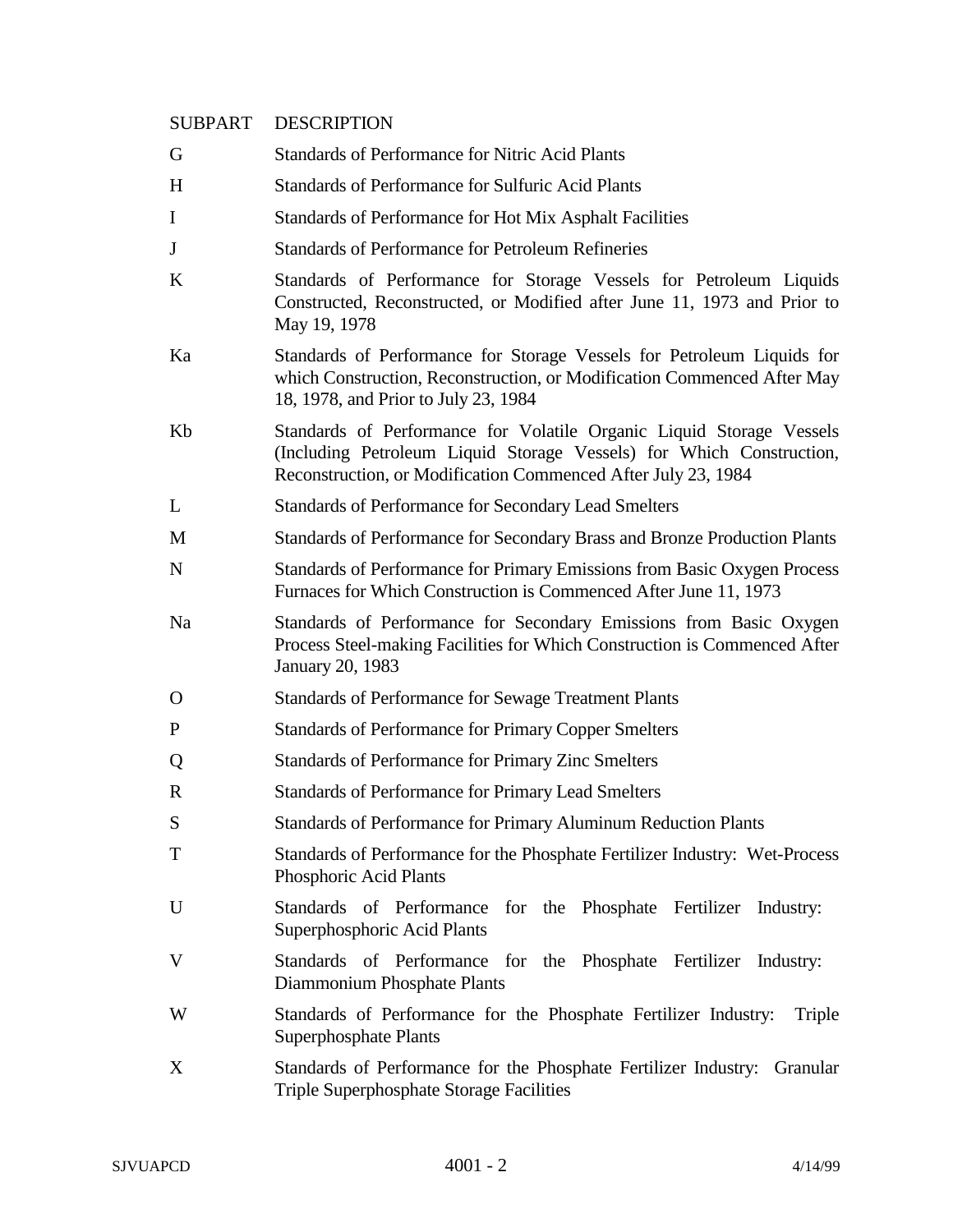| Y          | Standards of Performance for Coal Preparation Plants                                                                                           |
|------------|------------------------------------------------------------------------------------------------------------------------------------------------|
| Z          | Standards of Performance for Ferroalloy Production Facilities                                                                                  |
| AA         | Standards of Performance for Steel Plants:<br>Electric Arc Furnaces<br>Constructed After October 21, 1974 and on or before August 17, 1983     |
| AAa        | Standards of Performance for Steel Plants: Electric Arc Furnaces and Argon-<br>Oxygen Decarburization Vessels Constructed After August 7, 1983 |
| <b>BB</b>  | Standards of Performance for Kraft Pulp Mills                                                                                                  |
| CC         | <b>Standards of Performance for Glass Manufacturing Plants</b>                                                                                 |
| <b>DD</b>  | <b>Standards of Performance for Grain Elevators</b>                                                                                            |
| EE         | Standards of Performance for Surface Coating of Metal Furniture                                                                                |
| GG         | Standards of Performance for Stationary Gas Turbines                                                                                           |
| <b>HH</b>  | <b>Standards of Performance for Lime Manufacturing Plants</b>                                                                                  |
| KK         | Standards of Performance for Lead-Acid Battery Manufacturing Plants                                                                            |
| LL         | Standards of Performance for Metallic Mineral Processing Plants                                                                                |
| <b>MM</b>  | Standards of Performance for Automobile and Light-Duty Truck Surface<br><b>Coating Operations</b>                                              |
| <b>NN</b>  | Standards of Performance for Phosphate Rock Plants                                                                                             |
| PP         | Standards of Performance for Ammonium Sulfate Manufacture                                                                                      |
| QQ         | Standards of Performance for the Graphic Arts Industry:<br>Publication<br><b>Rotogravure Printing</b>                                          |
| <b>RR</b>  | Standards of Performance for Pressure Sensitive Tape and Label Surface<br><b>Coating Operations</b>                                            |
| <b>SS</b>  | Standards of Performance for Industrial Surface Coating: Large Appliances                                                                      |
| <b>TT</b>  | Standards of Performance for Metallic Coil Surface Coating                                                                                     |
| UU         | Standards of Performance for Asphalt Processing and Asphalt Roofing<br>Manufacture                                                             |
| <b>VV</b>  | Standards of Performance for Equipment Leaks of VOC in the Synthetic<br><b>Organic Chemicals Manufacturing Industry</b>                        |
| <b>WW</b>  | Standards of Performance for the Beverage Can Surface Coating Industry                                                                         |
| <b>AAA</b> | Standards of Performance for New Residential Wood Heaters                                                                                      |
| <b>BBB</b> | Standards of Performance for the Rubber Tire Manufacturing Industry                                                                            |
| <b>DDD</b> | Standards of Performance for Volatile Organic Compound (VOC) Emissions<br>from the Polymer Manufacturing Industry                              |